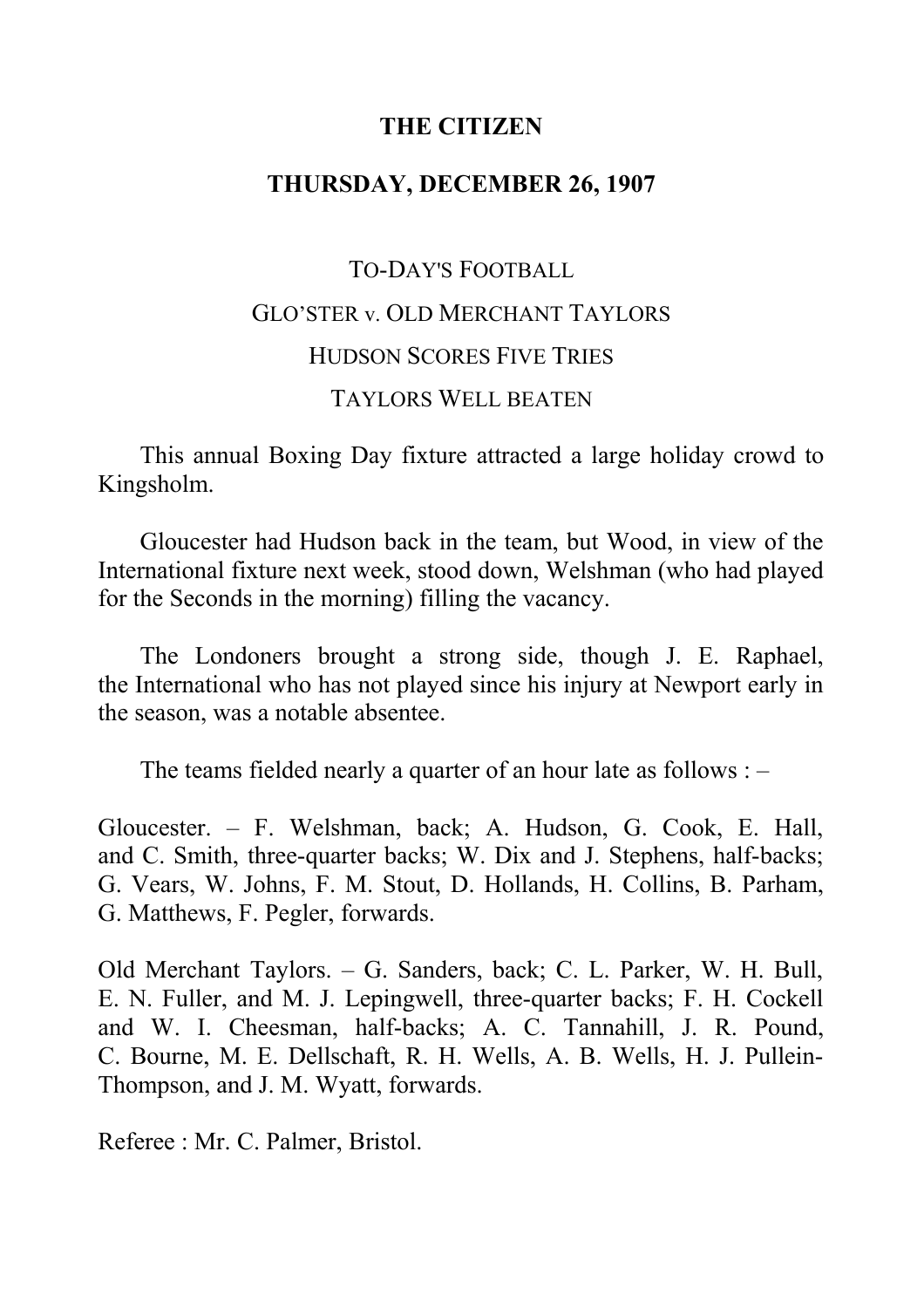#### THE GAME

Gloucester took the field one short, but Dix soon followed, taking the place of Gent, who did not turn up. Vears kicked off, and for off-side the visitors were at once penalised. Welshman took a place for goal, but the direction was not good. A visitor knocked on in receiving the ball, and a scrum followed ten yards from the Taylors' line. A penalty was given against the City and with the resultant kick the Londoners got out to the centre For not putting the ball in straight Dix was penalised, and the Taylors punted down to Hudson, who took a flying kick, and upset an opponent who took the ball. The Taylors got possession from each scrum, but the passing was wild and little headway was made.

At length Dix fielded cleverly and cut through, finally passing out wide, but an opponent punched the ball on. From the subsequent scrum Dix fed Stephens, who slipped through and yielded to C. Smith. The latter was legged, but managed to throw the ball into the open, where Cook snapped it up and transferred to Hall. The latter in turn yielded to Hudson, who scored easily. Welshman failed at goal.

Re-starting, Gloucester showed up with some clever back play, and Cook was nearly through. Heeling well, Dix set the home backs going, but a visitor intercepted and ran clear. Hall, however, brought off a good tackle. Near the centre Hudson received a pass, and getting off in great style beat the opposition, but was pounced upon from behind, and lost the ball. The Taylors picked up and got well away, but Gloucester checked in time. The City were soon moving again, and from a pass by Stephens Hudson came through at a big pace, and beating Saunders scored another fine try, which Stout failed to convert.

Hollands slipped in preparing to receive the drop-out, but the ball went to Welshman, who got in a fine return. Hall was prominent with a really good bit of footwork, but off-side spoiled the movement.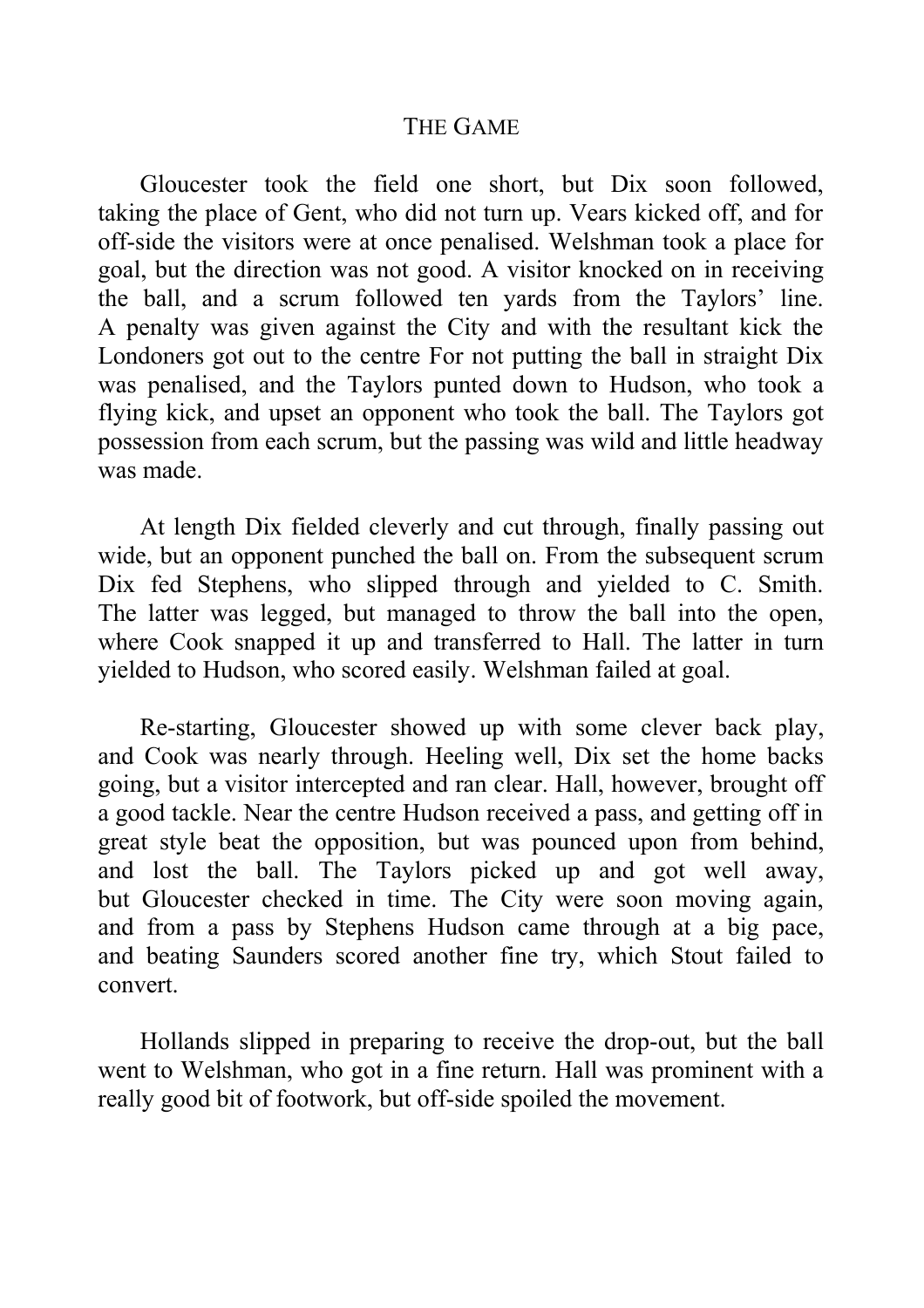The Taylors gained some 30 yards with a penalty kick, and from this point they dribbled close to the line, where Welshman saved. Stephens ran out cleverly, and passed, but Smith failed to take from Cook, and Parker nearly effected a score. The Taylors, with close footwork, kept up the pressure, and the Gloucester line had several narrow escapes.

Eventually a minor was conceded from a kick over the line. The Gloucester forwards followed up the drop-out very keenly, and Collins securing he punted well down. An opponent got back and saved, but Gloucester were enabled to reach the Londoners' half. Here Hudson, taking a sharp transfer from Stephens, dashed away. After running to the full-back he gave a nice pass to Hall, who had come outside, and the centre raced down touch and scored a pretty try. Stout landed a goal, giving the City an 11 points lead.

Welshman got in a good return to the kick-off, and centre play followed. Dix was again penalised for not putting the ball in straight, and this again cost Gloucester a nice slice of ground. A dashing forward burst, headed by Hollands, put Gloucester down again, and Cook, with a lovely run, was only tackled a yard from the line.

Immediately after Hudson had another dash down touch, but there was not room enough for him to clear the full-back. The home team lost a possible chance on the left wing, failure to pick up spoiling the effort. From a scrum close in Dix handed out nicely, but Cook's pass went straight into the hands of Fuller, who punted out of danger.

Taking advantage of mistakes by the home backs the Taylors got on the aggressive, and Gloucester were very lucky in escaping.

A scrum was formed five yards from the home line, but Cheesman passed out wildly. Fuller, however, gathered, and sending out to Bull, the wing man raced round and over the line with a capital try. Cockell added the extra points.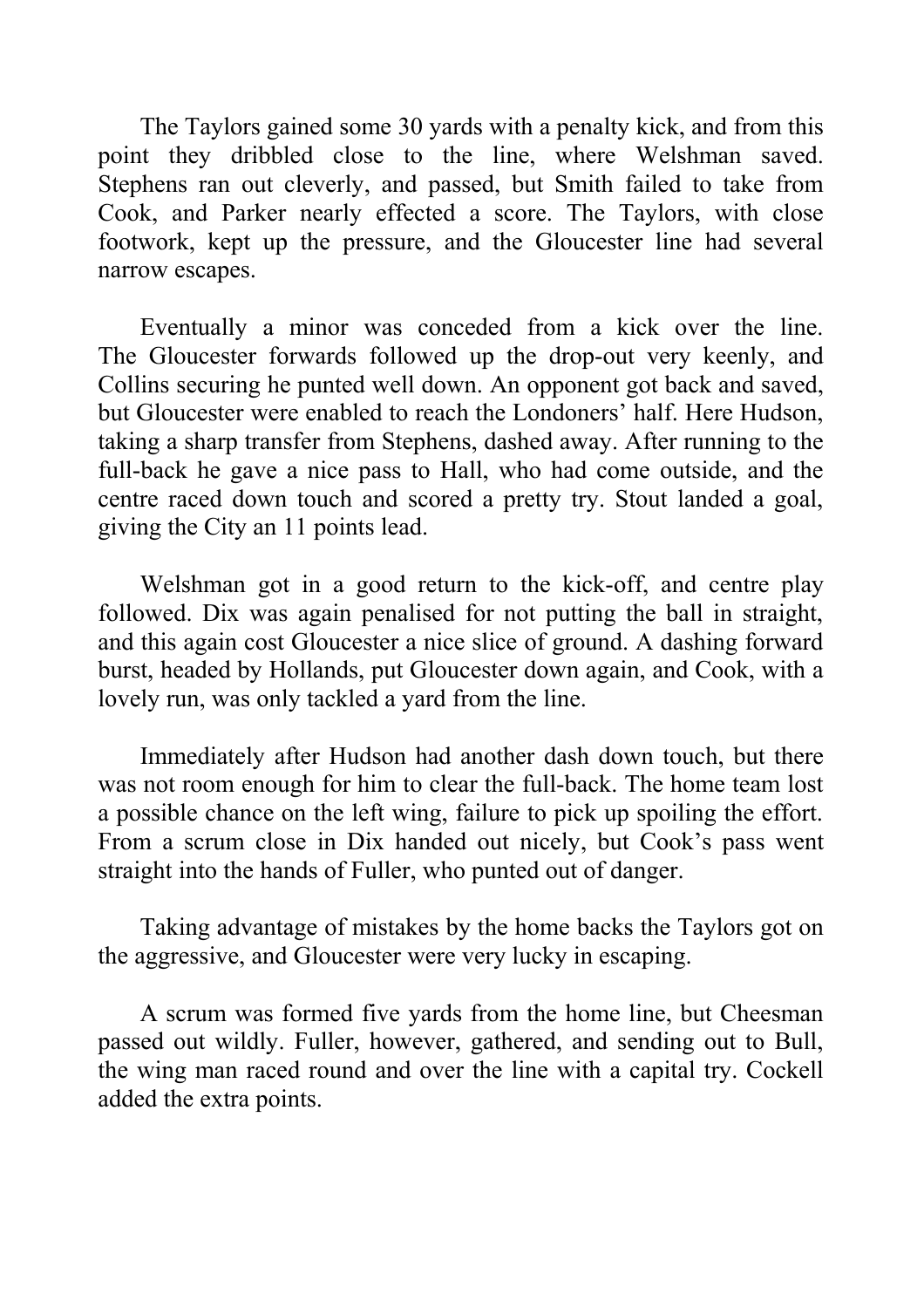Gloucester resumed, and immediately gained a footing in the Londoners' end. Nothing further, however, was done before the interval.

> HALF-TIME SCORE : Gloucester ………..…. 1 goal, 2 tries Taylors ……..……….…...…. 1 goal

The Taylors re-started, Collins being lucky in getting in a return with a flying kick after fumbling. Dix early put the Gloucester backs in possession, but Cook held on a bit too long, and Hudson was forced to touch. Immediately after Stephens opened out, but "Whacker" fumbled badly. Cook, however, picked up, but his transfer was intercepted by Fuller, who had a clear field with the exception of Welshman. He ran up to the City custodian and then handed to Bull, who scored behind the posts easily. The place-kick, however, was a failure.

The Londoners were going strongly now, and they pressed again with strong forward play, but a good combined rush gained relief. Dix broke away nicely from a scrum, but the effort was spoiled through his pass being intercepted. Gloucester, however, rushed a scrum and were only stopped with the line in sight. The ball coming out to Stephens, the latter threw out wide to Smith, but "Whacker" failed to take. Cook picked up, and attempted a drop at goal, but was unsuccessful.

Later the Taylors touched down from a fruitless shot at goal by Stout. On the drop-out the Gloucester backs were at fault in handling, and the play of the team had deteriorated since the opening. Hudson, from a wide pass, tried hard to evade Bull, but he was hemmed in. A cross-kick and follow up, however, put his forwards on side. The ball was taken over the line, only to see an opponent touch down.

Subsequent play was of a very scrambling character, both sides being at fault. Gloucester rushed down in good style, but were again at fault when within scoring distance. The Taylors got out of danger with good kicks, and Cockell further improved matters with a strong run.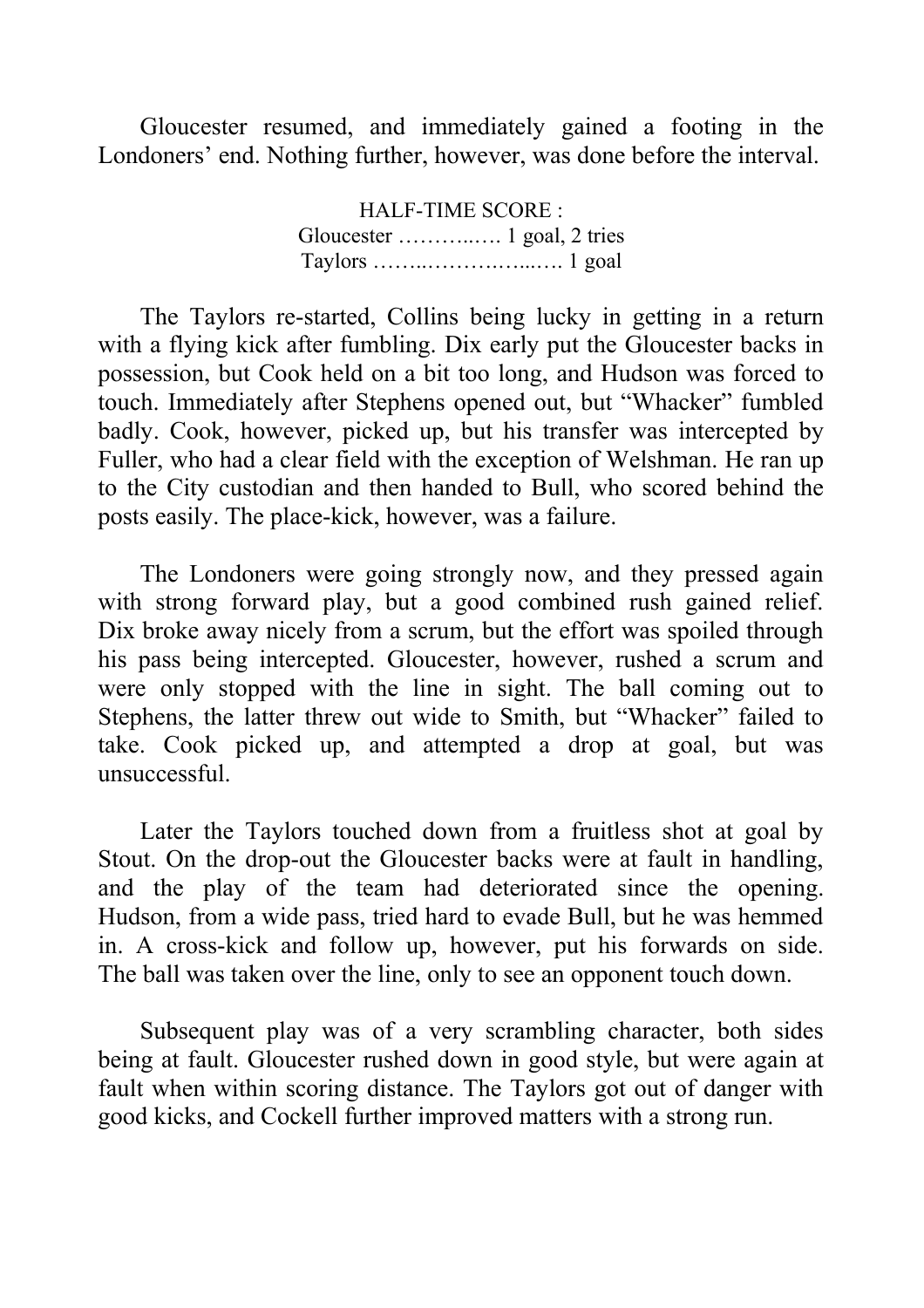Welshman, with a splendid effort, put Gloucester on the attack, and Cook brought off a grand run and pass to Dix, who sent to Hudson, but the International just failed to cross.

The City went strongly for a try now. Bull kicking to Hudson, the latter went for the line, and though it seemed impossible for him to get through, his weight and dash carried him over. Cook landed a fine goal.

On the drop-out Dix brought off a tricky run, beating his opponents very prettily, but again his pass went to an opponent. The Taylors reached the centre by the aid of a loose rush, and some scrambling play ensued.

Dix and Stephens soon opened out, and the ball came across to Hudson, who raced away and punted over the full-back's head. Running hard he again secured and notched his fourth try. Cook failed at the place-kick.

Having started scoring again Gloucester proved irresistible, and after clever work by Stephens, Hudson crossed again. The extra points were not added.

Gloucester attacked to the end, but failed to add to their lead.

RESULT : Gloucester … 2 goals 4 tries (22 points) Taylors ….…...… 1 goal 1 try (8 points)

#### REMARKS

Gloucester won easily enough in the end, but the form of the City was very erratic. After running up 11 points early on the home players seemed to slacken up, and the Taylors were not slow to take advantage. Hudson signalised his return to the team by scoring five tries, and the International clearly showed his absence from the field had not affected his play a little bit.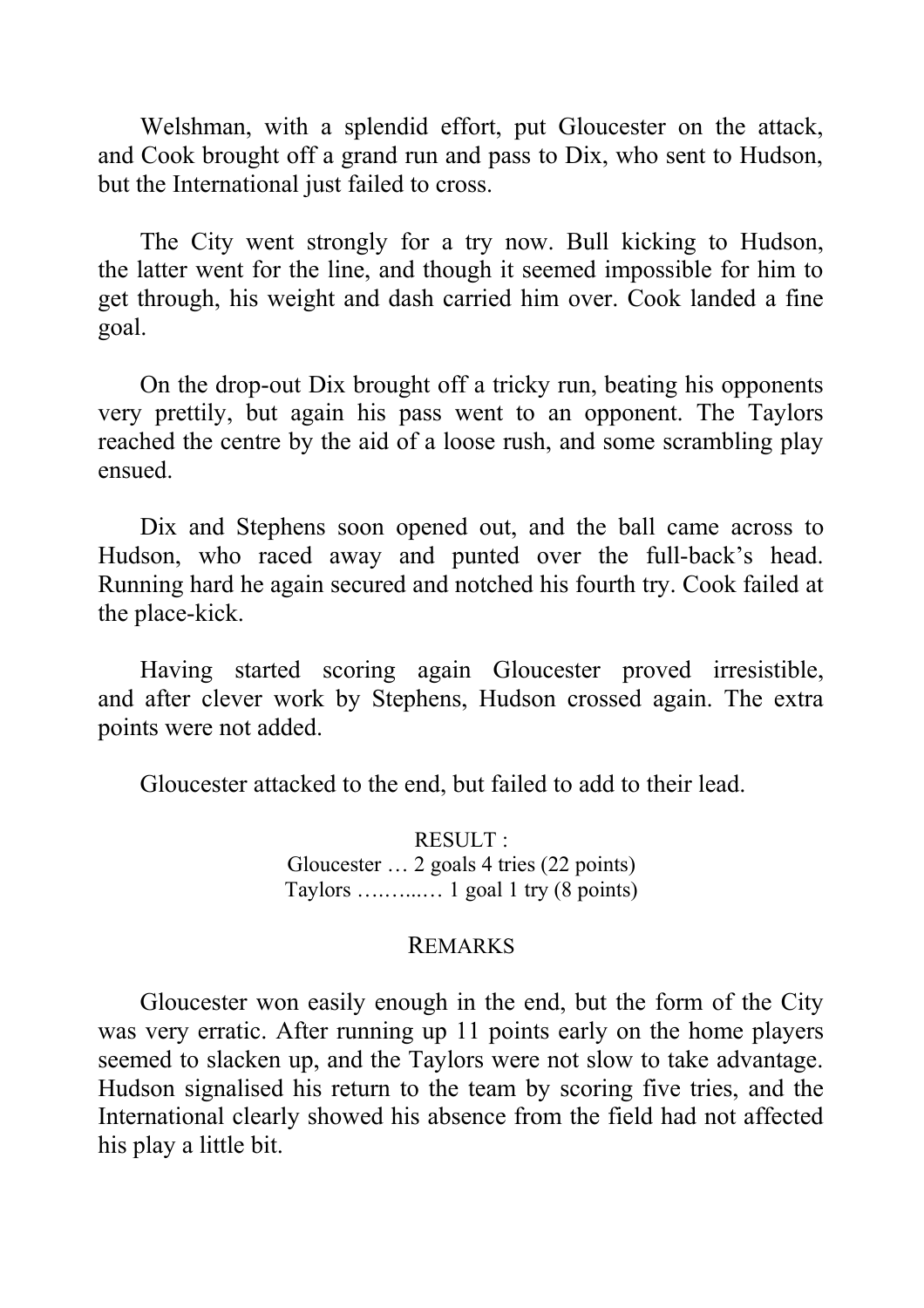At times the combination of the home backs was very good, but at other periods the ball was handled with poor judgment. Cook made a number of smart runs, and Hall shaped well; "Whacker" Smith, however, was off-colour. Dix and Stephens got on capitally together at half, and of the Taylors' pair Cockell was the most prominent.

The visitors had one or two speedy men behind, and both their tries were well obtained. The forwards were well matched, the Taylors doing excellently in the lines-out and in the loose. Welshman gave nothing away at full back, but Saunders was uncertain at times.

### GLO'STER A v*.* GLO'STER OLD BOYS

# VICTORY FOR THE CITY SECONDS

Ideal football weather prevailed on Boxing Day, and with the keen rivalry existing between Gloucester A and the Old Boys there was a good attendance in the morning at Kingsholm to witness the first meeting of the teams this season. Dix (unwell) was unable to play for the City Seconds, and A'Bear was the only noticeable absentee from the Old Boys' ranks.

Teams  $: -$ 

Gloucester A. ‒ F. Welshman, back; F. Bloxsome, C. Cook, W. Hall, and J. Beard, three-quarter backs; H. Smith and H. C. R. Arthur, half-backs; A. Hawker, J. Wyburn, W. Bailey, K. Griffiths, G. Holford, W. Blackford, W. Taylor, and T. Clark, forwards.

Gloucester Old Boys. – G. Collingbourne, back; W. J. Vance, Alec Lewis (capt.), V. Ridge-Jones, and K. H. Soutar, three-quarter backs; F. C. J. Romans and S. Stephens, half-backs; W. J. Pearce, L. Peckover, H. Lewis, W. D. Henderson, L. Norman, P. Simmonds, W. U. Pletts, and G. Vance, forwards.

Referee : Rev. D. T. Jones.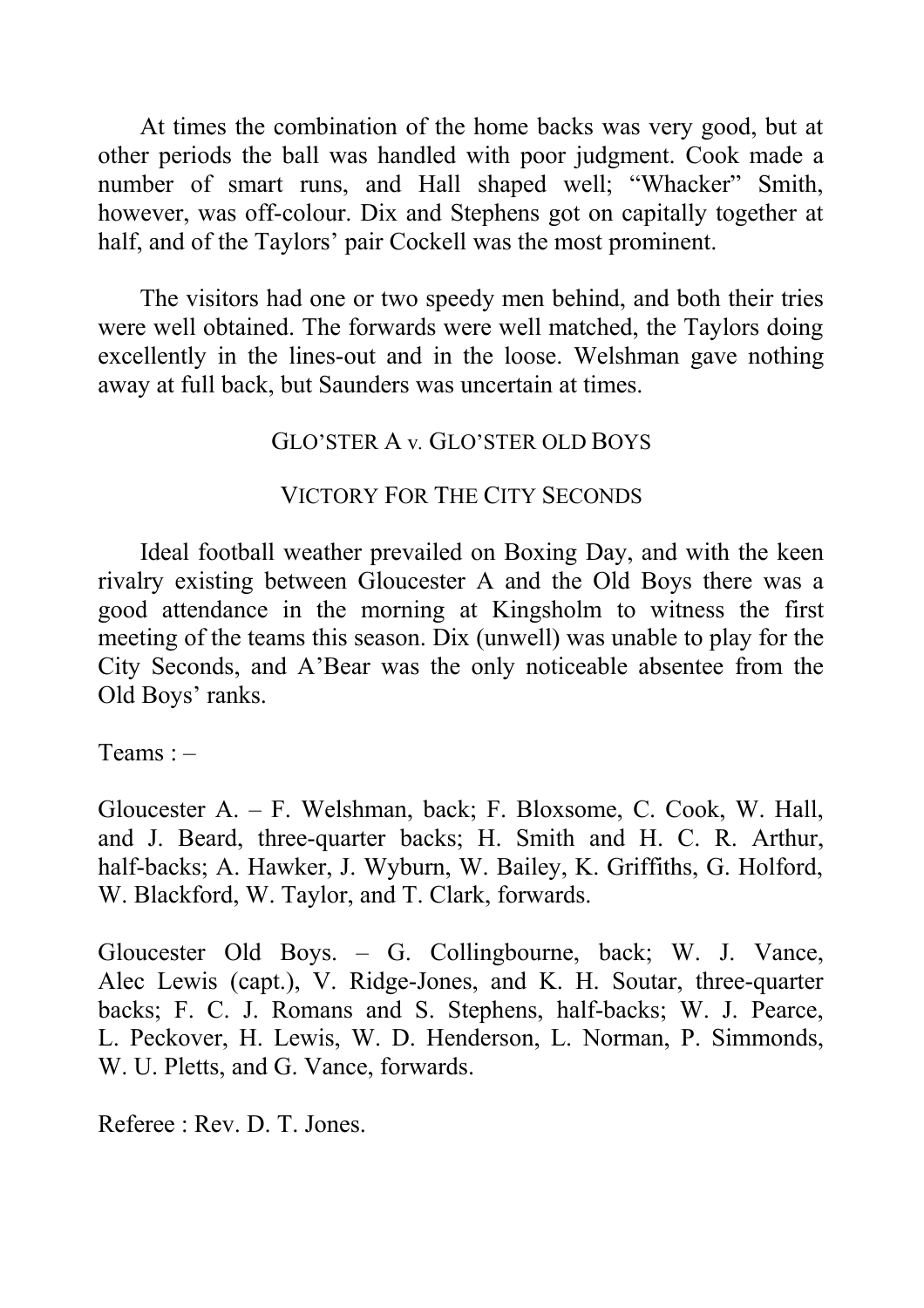The Old Boys started, Hawker replying with a huge punt to Collingbourne. The latter failed to gather, and the Seconds' forwards being well up the visitors' lines were in danger. The Old Boys gained relief, and slow passing by Arthur from the scrum lost Gloucester further ground. Romans punted well to the centre, but a clever screw-kick by Hall sent the ball to touch close to the Old Boys' line. Gloucester heeled, but Cook was pounced upon before he could clear. Some fine kicking by Welshman, who followed up and put his men on side, resulted in Gloucester getting very close, the old Boys luckily saving by touching down.

Following the drop-out, Gloucester returned to the attack, the home forwards rushing in fine style. The Old Boys' backs failed to stop the movement, and the ball being taken over the line Cook was credited with a try. Welshman converted, and the Seconds were five points up.

There was a good return to the restart, and Ridge-Jones only kicking straight to touch, play was again in the Old Boys' half. Arthur, receiving from a scrum, started the home backs, and there was a perfect round of passing. Beard, however, was tackled just outside by Soutar.

Gloucester continued to do all the attacking, and twice in quick succession the Seconds only just failed to cross. Hall, with a tricky effort, nearly went through on his own, and immediately after H. Smith missed dropping a goal by the merest shave.

Up to this point the Old Boys had been hopelessly outplayed, and there was no immediate improvement. From a line-out in the visitors' 25 Wyburn secured, and dodging the opposition crossed with a splendid try, which Welshman goaled.

On the restart there were shouts from the Old Boys' supporters to "Play up!" and in response the visitors' front rank showed up with a strong burst. Arthur saved, and some scrambling play ensued at the centre. Soutar brought off a dashing run for the Old Boys, but passed forward, and Bloxsome picking up punted high. Vance, however, ran back and fielded, and sent to touch.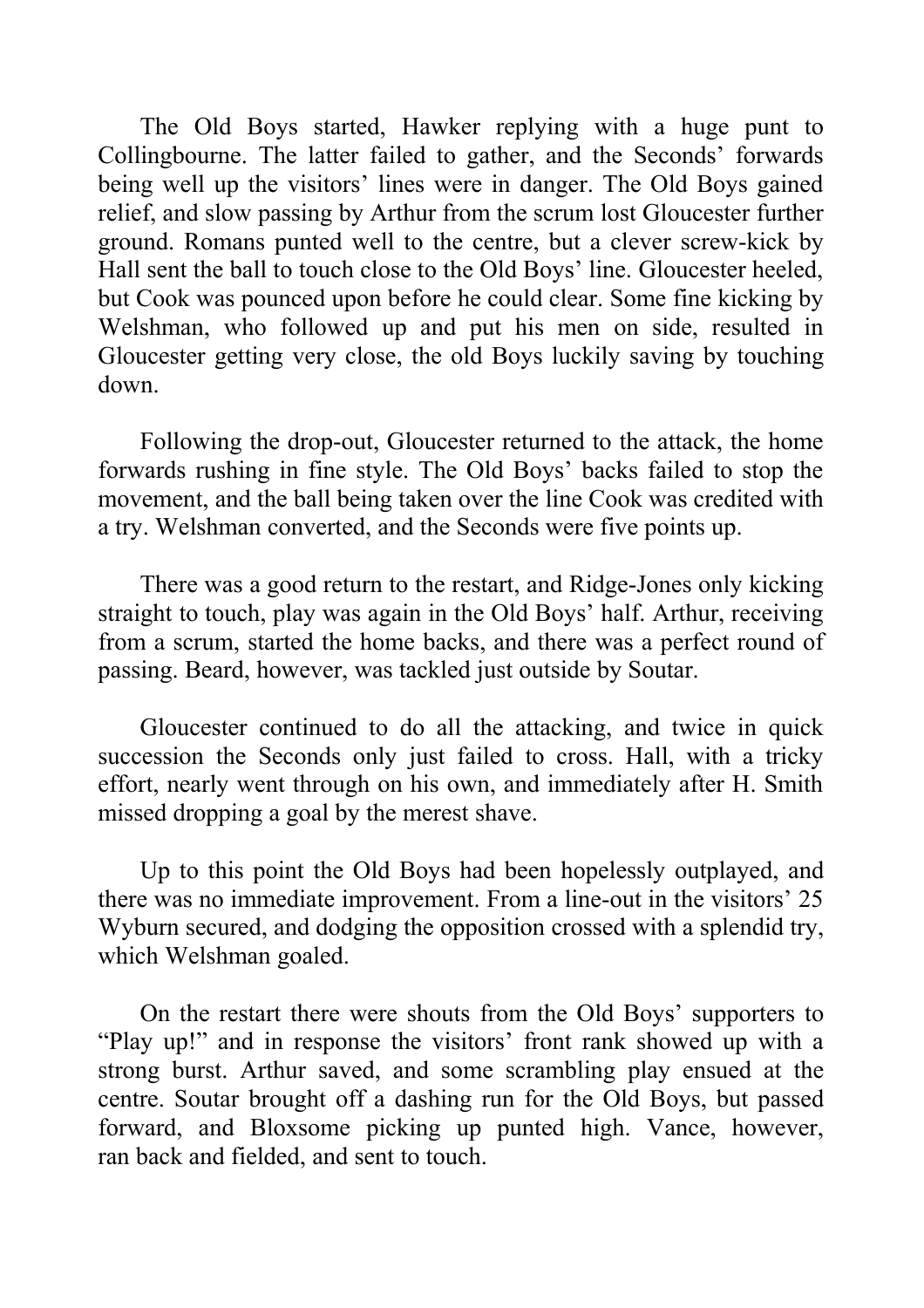Clever play by Arthur tested the Old Boys severely, and only a bad transfer stopped a score. Beard next failed to take a pass with a good opening, and in the next minute Soutar's pace alone saved the visitors.

Play was wholly confined to the Old Boys' quarters, but Smith allowed the visitors to clear with a silly drop at goal. The kick was charged down, and the Old Boys' forwards dribbled away beyond the centre. The ball was eventually kicked over the home line by a Gloucester player, and Welshman's punt out did not travel far.

The Old Boys now worked desperately for a score, but the defence was great. A loose rush by the City forwards eased the pressure, and then the City had a further spell of attacking. Twice the Old Boys had to touch down from kicks over the line.

Later Wyburn got away beautifully from a line-out, but with only the full back to beat he passed back and the ball was knocked on. Soon after the interval was called.

> HALF-TIME SCORE : Gloucester ……………... 2 goals Old Boys …………………… Nil

Hawker resumed, and play opened fast at the centre. Smith, losing possession, the Old Boys forwards dribbled away. The final kick, however, was too hard, and Welshman got in a fine punt to touch at midfield.

Collingbourne and Ridge-Jones were prominent for the visitors with good kicks, which kept play at the centre. The Old Boys eventually assumed the upper hand, but there was no finish to their attacking movements. A breakaway by H. Smith looked promising, but he was pulled down from behind.

Ensuing play was fast and exciting, both sets of forwards working with great vigour. The Old Boys had a possible chance following mistakes by home players, but Welshman effected a grand clearance.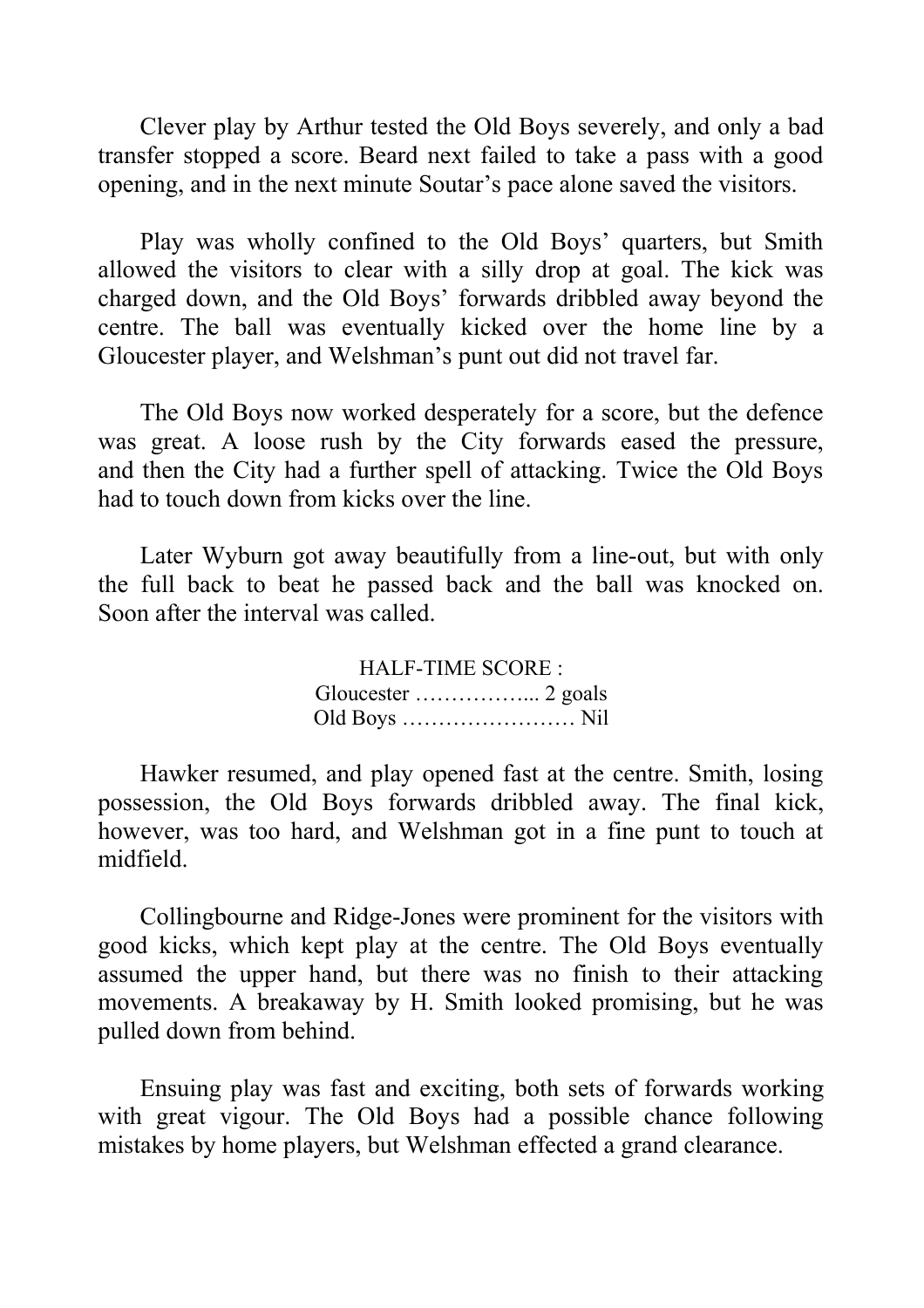Then a dashing burst by the City Seconds took them very close. Bad passing by Arthur lost his side a good position. A capital punt by Romans took the Old Boys to midfield.

The visitors gained further ground, but the play on both sides was too keen and mistakes were numerous.

Smith and Hawker were instrumental in changing the venue, and pretty work between the Gloucester halves enabled them to reach their opponents' end. Here Hall made a pretty opening, but Cook missed the pass, and a good chance was lost.

In subsequent loose play Bailey picked up and with a strong burst was only stopped a yard from the line. The Seconds had further chances during the next few minutes, but they were not accepted. A long kick down brought welcome relief to the Old Boys, but they were quickly sent back, and play was soon at midfield.

At length, following some loose play, Ridge-Jones gathered neatly on the run, and handing to Soutar, the latter dashed over with a try in the corner. Romans failed at goal.

Gloucester resumed, and at once set up an attack. Vance getting the ball tried to get away, but was well tackled by Smith. The ball getting loose Smith and one or two others dribbled away and over the line, Holford being credited with a try, which Welshman failed to convert.

Nettled by this further reverse, the Old Boys played up with great energy, and following some really clever back play Vance raced over on the right. Romans missed the goal-kick.

The last few minutes were hotly contested, but there was no more scoring.

> RESULT : Gloucester A …. Goals 1 try (13 points) Old Boys …………….. 2 tries (6 points)